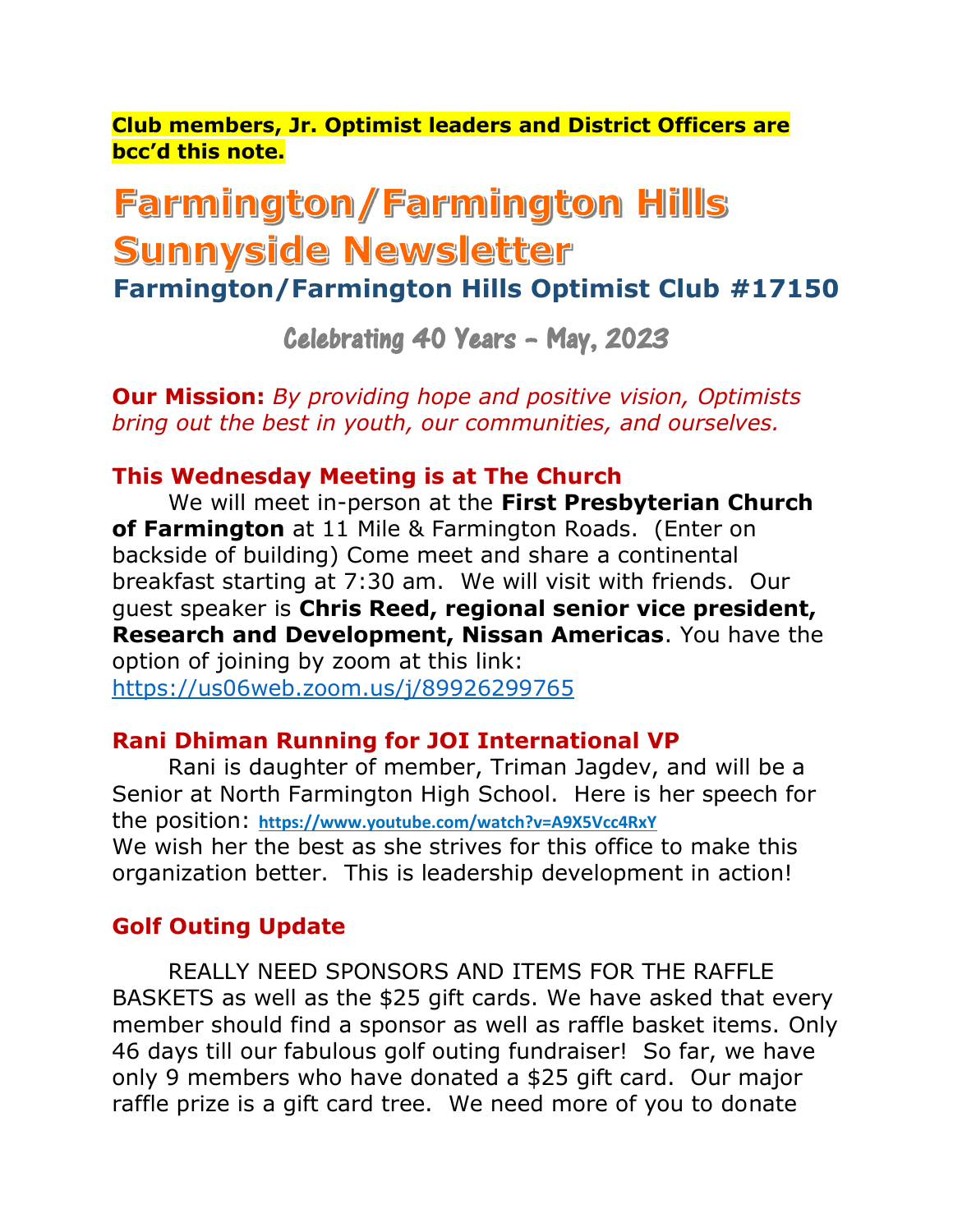either \$25 gift card or cash to Cathy Neal (248-568-6203) so she can create the special raffle prize that people donate for. Donated gift items for raffle baskets can be dropped off at Phyllis Pheeney's home (248-770-7675

#### **Summer Music Dates**

**Thursday, June 23** @ 7PM – Heritage Park Amphitheater Alexandria N' Transit Band **Friday, June 24** @ 7PM – Riley Park Mainstream Drive, variety dance music

#### **Founders Parade, Saturday, July 17, 2021**

**All Jr. Optimists & Optimists** are encouraged to march in the parade down Grand River Ave. *The theme is Aloha.* Meet at our Optimist staging area at 9:15 am to walk up Grand River. Step off is 9:40 am. Wear your JOI T-shirts. We need help towing 2 wagons and our sign. We will be handing out leis to the crowd!

#### **New Member Orientation June 22**

This will be done on June 22 from 7:00 pm to 8:00 pm by zoom. If you have a friend or recent contact that might be interested in learning about our club, please email contact information to Tom Neal.

#### **New Optimists Welcome Club Social July 20**

Andrea Fields and Terry Tipton volunteered to work with Tom in the planning for our first Cornhole Bag Toss and Bocci social. It will be held at Longacre House from 6:00 pm to 8:00 pm. We will serve a lite meal. There will be entertainment. This will be a great opportunity for you to invite friends who might want to join our club. New Optimists Welcome is the theme. We will want to know how many people will attend.

## **Junior Optimist Report - Total Members 241 Current List of FFH JOI Clubs Elementary Schools: Middle Schools:** Beechview 57 East 5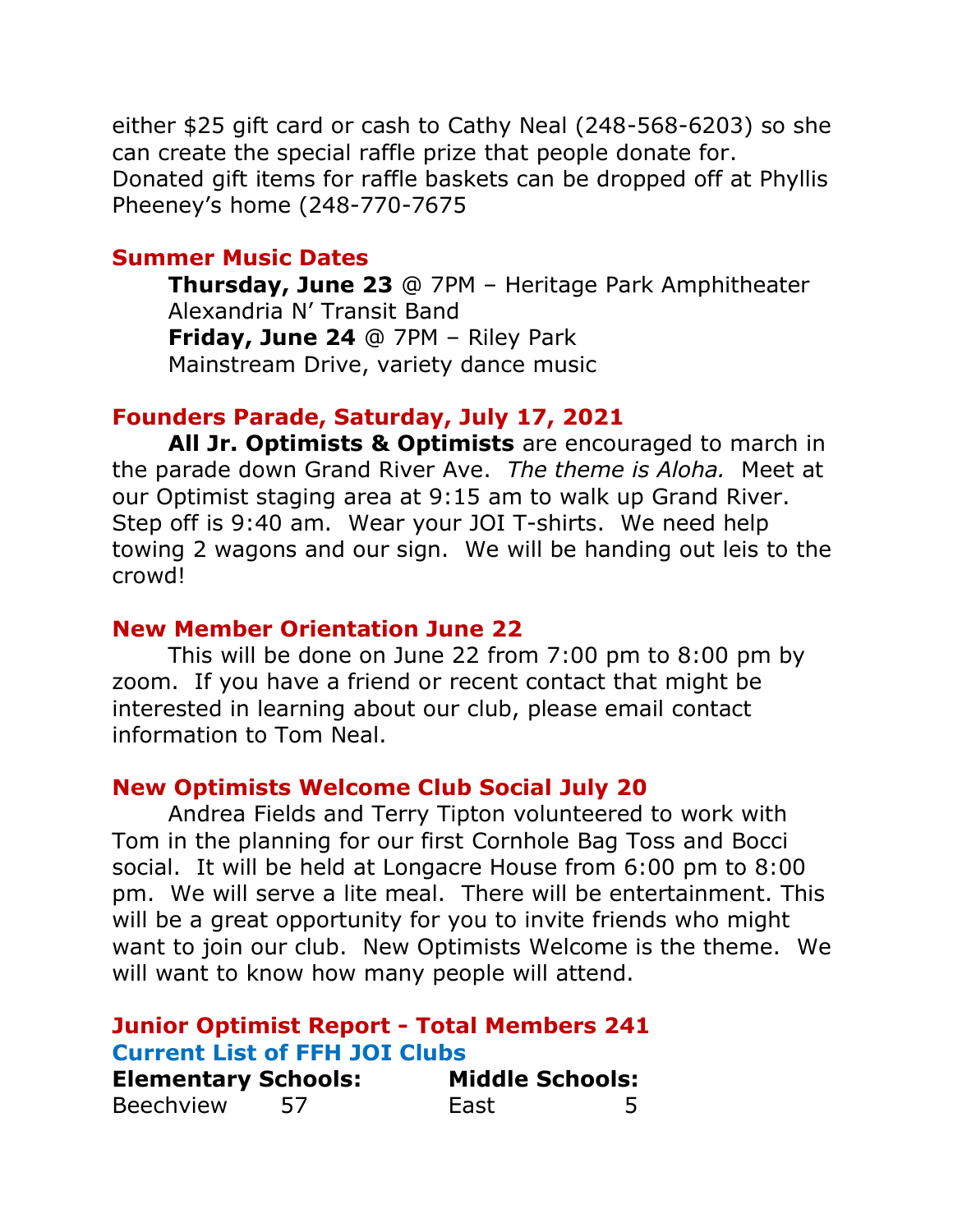| Forest          | 20 | Power                | 5  |
|-----------------|----|----------------------|----|
| Gill            | 80 | Warner               | 8  |
| <b>Hillside</b> | 11 | <b>High Schools:</b> |    |
| Lanigan         | 15 | Farmington           | 12 |
| Longacre        | 17 | North Farm.          | 11 |

# **Website: f2hoptimists.org**

**Facebook:** Farmington/Farmington Hills Optimist Club (Thanks to Andrea Fields who continues posting positive notes to our Facebook page.)

# **Calendar**

- June 22 Club Meeting, Chris Reed, Nissan
- June 22 New Member Orientation via zoom at 7pm
- June 29 Club Meeting
- July 6 Board of Directors meeting via zoom
- July 16 Founders Day Parade
- July 20 NOW Social at Longacre House
- Aug 2 Orrie Donley Golf Outing
- Aug 10 Board Meeting

# **Attachments:**

Newsletter PDF New Member Orientation Invite PDF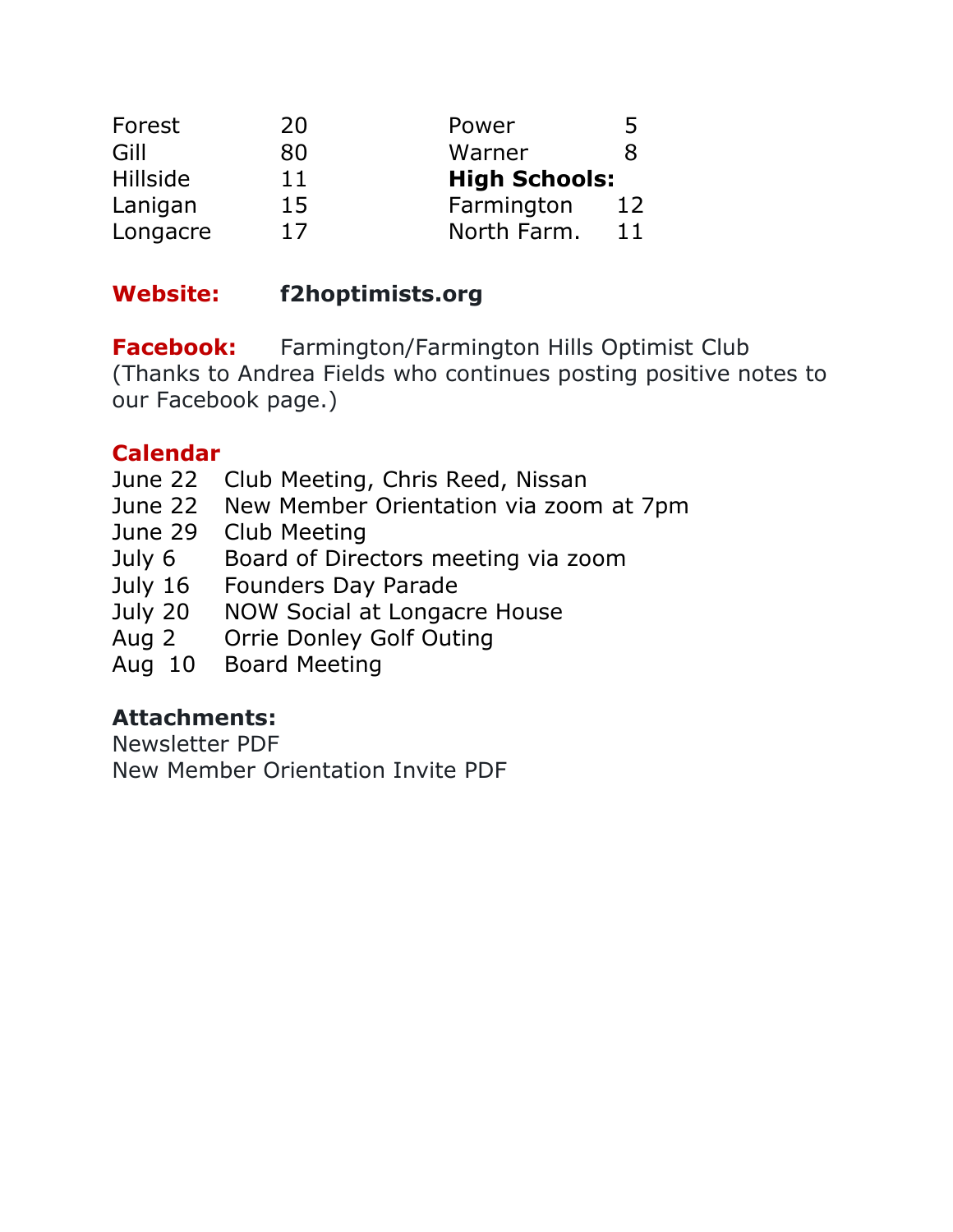